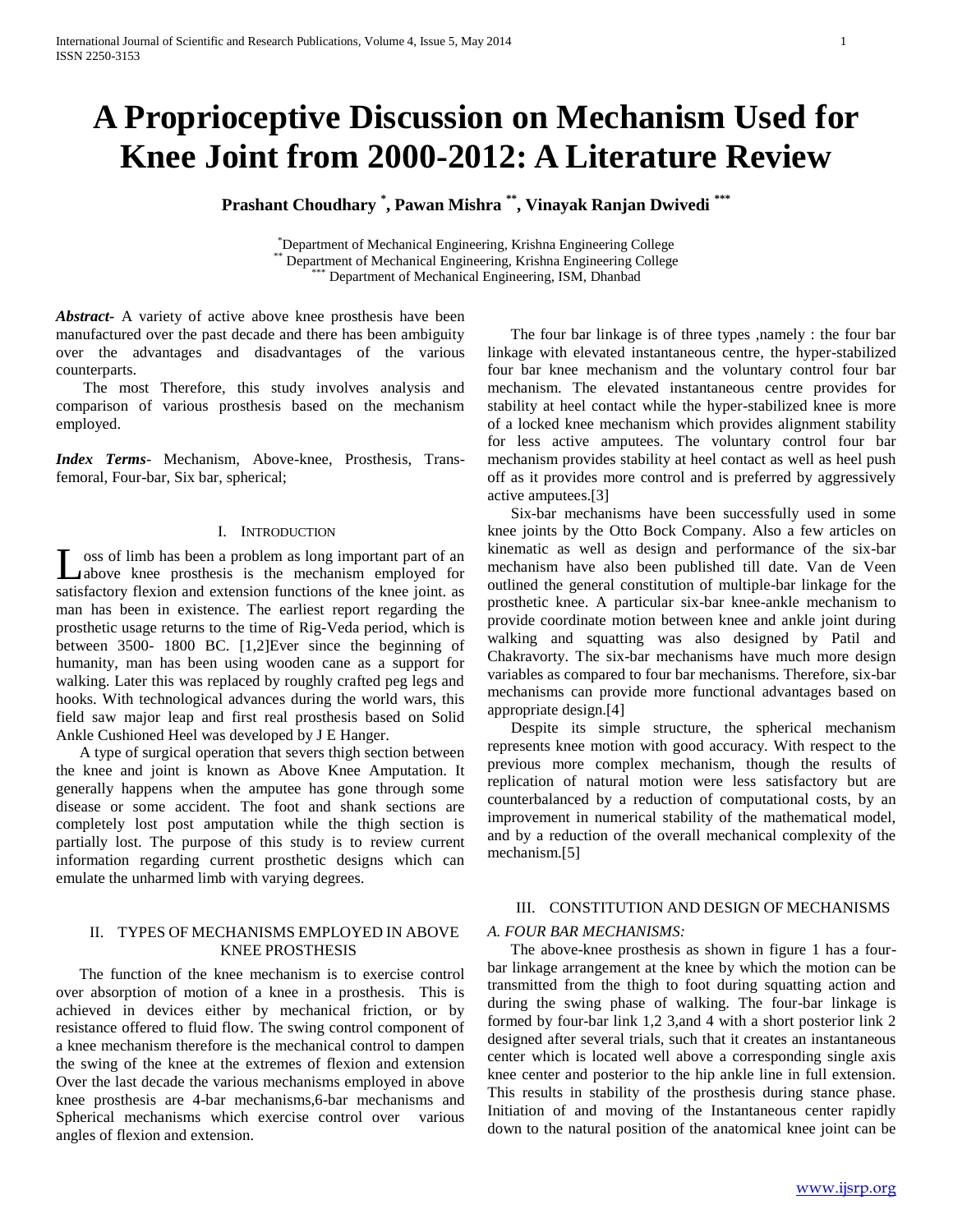done with a little effort of the hip muscles. Up to 10° of knee flexion, the center of rotation is well above the location of a single axis knee joint, which helps the amputee in being able to control both extension and flexion voluntarily over this critical range of motion. With this linkage arrangement a flexion angle of 150° can be achieved, this enables the amputee to squat and kneel comfortably. [3,6]



## *B. SIX BAR MECHANISMS:*

 Fundamental types of six-bar mechanisms are the Watt type and Stephenson type as shown in figure 2.The particular objective of design parameters is to constitute the six-bar knee mechanism so that the shank is fixed to link 5 or 6 while the thigh is fixed to link 1. Otherwise, if the shank is connected to link 3, then the function of the six-bar knee mechanism will be the same as that of four-bar mechanisms.



**Fig.2. (a)Watt type six bar mechanism 2. (b) Stephenson type six bar mechanism**

**Based on these two types, the knee joint has four configurations as shown in figure 3 :**



**Fig. 3 Configurations of six bar mechanism**

# *KINEMATIC DESIGN OF SIX BAR MECHANISMS:*

Considering the following six bar mechanism:



**Fig. 5 A six bar mechanism**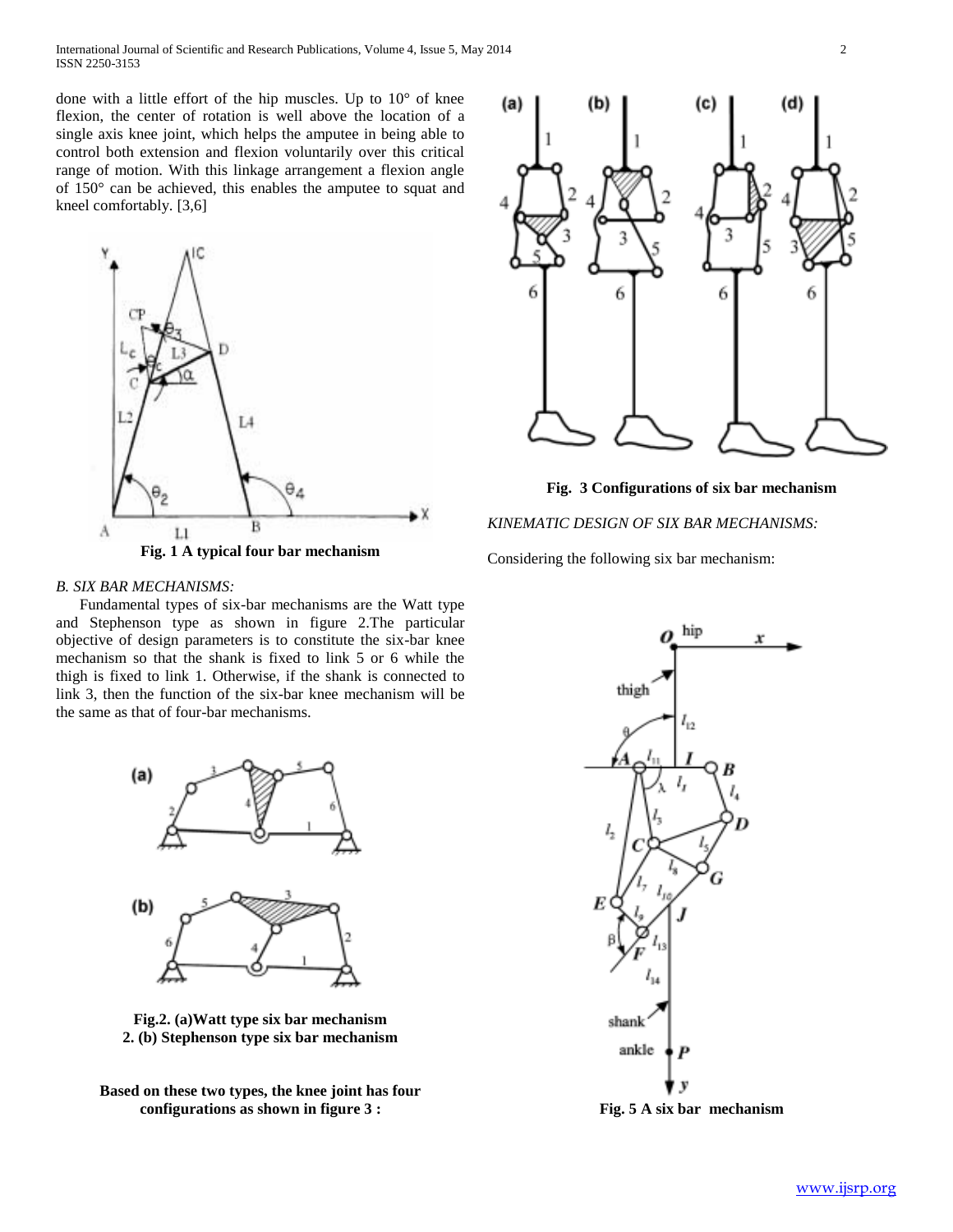International Journal of Scientific and Research Publications, Volume 4, Issue 5, May 2014 3 ISSN 2250-3153

 The geometric center of the knee mechanism can be calculated by the equations

$$
x_{gc} = \frac{1}{7} \sum_{i=1}^{7} x_i
$$
  

$$
y_{gc} = \frac{1}{7} \sum_{i=1}^{7} y_i
$$

 where  $x_{gc}$  and  $y_{gc}$  are the coordinates of the geometric center of the knee mechanism and  $x_i$  and  $y_i$  are are the coordinates of the seven joints of the mechanism. After the optimization method of Complex Penalty Function is applied, the design parameters are obtained as [4,7] :

$$
X = \begin{bmatrix} x_1, x_2, \dots, x_{16} \end{bmatrix}^T = \begin{bmatrix} l_1, l_2, \dots, l_{14}, \theta, \beta \end{bmatrix}^T
$$
 to  
prod-  
125,71.6,40,37.9,28,21.8,31.7,19,17,35,32,383,14,26.7,88°,11°  
on  
100

 Then the six-bar knee mechanism can be designed, and the trajectory generated by the mechanism is shown below :



**Fig. 6 Trajectory generated by six bar mechanisms**

# *C. SPHERICAL MECHANISM:*

# *5-5 PARELLEL MECHANISM*

 A 5-5 model of the human knee which reproduces the passive flexion of this prosthesis was discovered in the past. It has proved to be particularly effective and provides a good simulation of the passive motion compared to other models of the knee and its implementation is very simple for optimization.



**Fig. 7 A 5-5 Parallel mechanism**

 $[x_1, x_2, \dots, x_{16}]^T = [l_1, l_2, \dots, l_{14}, \theta, \beta]^T$  to maximum flexion were analysed and for each ligament the The geometry of the 5-5 mechanism is shown in figure 7. The relative positions of the ligament insertions from total extension pair of points (one on the femur and the other on the tibia) which showed the minimum change in distance were chosen. The three points on the tibia (A1, A2 and A3) and those corresponding on the femur (B1, B2 and B3) are the centers of the spherical pairs on three of the five legs of the equivalent mechanism. The four condyles were then replaced by four best fitting spheres whose centers (A4, A5 on the tibia and B4, B5 on the femur) are also

> the centers of the two remaining legs. The length  $L_i$  of each leg is the distance between the spherical pairs on each link at the initial position (full extension).

> The closure equations of the mechanism constrain each pair of points Ai–Bi to keep the same distance at each imposed flexion angle:

$$
||
$$
 **A**<sub>i</sub> - **R** · **B**<sub>i</sub> - **P**  $||^2 = L_i^2$  (where i=1,2,3....so on)

where points Ai and Bi are expressed in St and in Sf

respectively,  $\|\cdot\|$  is the  $L^2$ -norm of the vector,R the 3x3 rotation matrix for the transformation of vector components from Sf to St, and P the position of the origin of Sf in St. Matrix R can be expressed as function of three rotation parameters  $\alpha$ ,  $\beta$  and  $\gamma$  $\gamma$ :

$$
\begin{bmatrix}\nC_{\alpha}C_{\gamma} + S_{\alpha}S_{B}S_{\gamma} & -S_{\alpha}C_{\gamma} + C_{\alpha}S_{\beta}S_{\gamma} & -C_{\beta}S_{\gamma} \\
S_{\alpha}C_{\beta} & C_{\alpha}C_{\beta} & S_{\beta} \\
C_{\alpha}S_{\gamma} - S_{\alpha}S_{\beta}C_{\gamma} & -S_{\alpha}S_{\gamma} - C_{\alpha}S_{\beta}C_{\gamma} & C_{\beta}C_{\gamma}\n\end{bmatrix}
$$

 where c and s indicate the cosine and sine of the angle in subscript and  $\alpha$ ,  $\beta$  and  $\gamma$  represent the flexion, ab/adduction and intra/extra rotation angles of the femur relatively to the tibia. Expression (2) can be applied for right legs. If knee flexion is fixed, the five equations of system (1) depend only on five unknowns, i.e. the three components of vector P and the angles  $\beta$  and  $\gamma$  only.[21,22,23,24,25,28,34,37,40,41]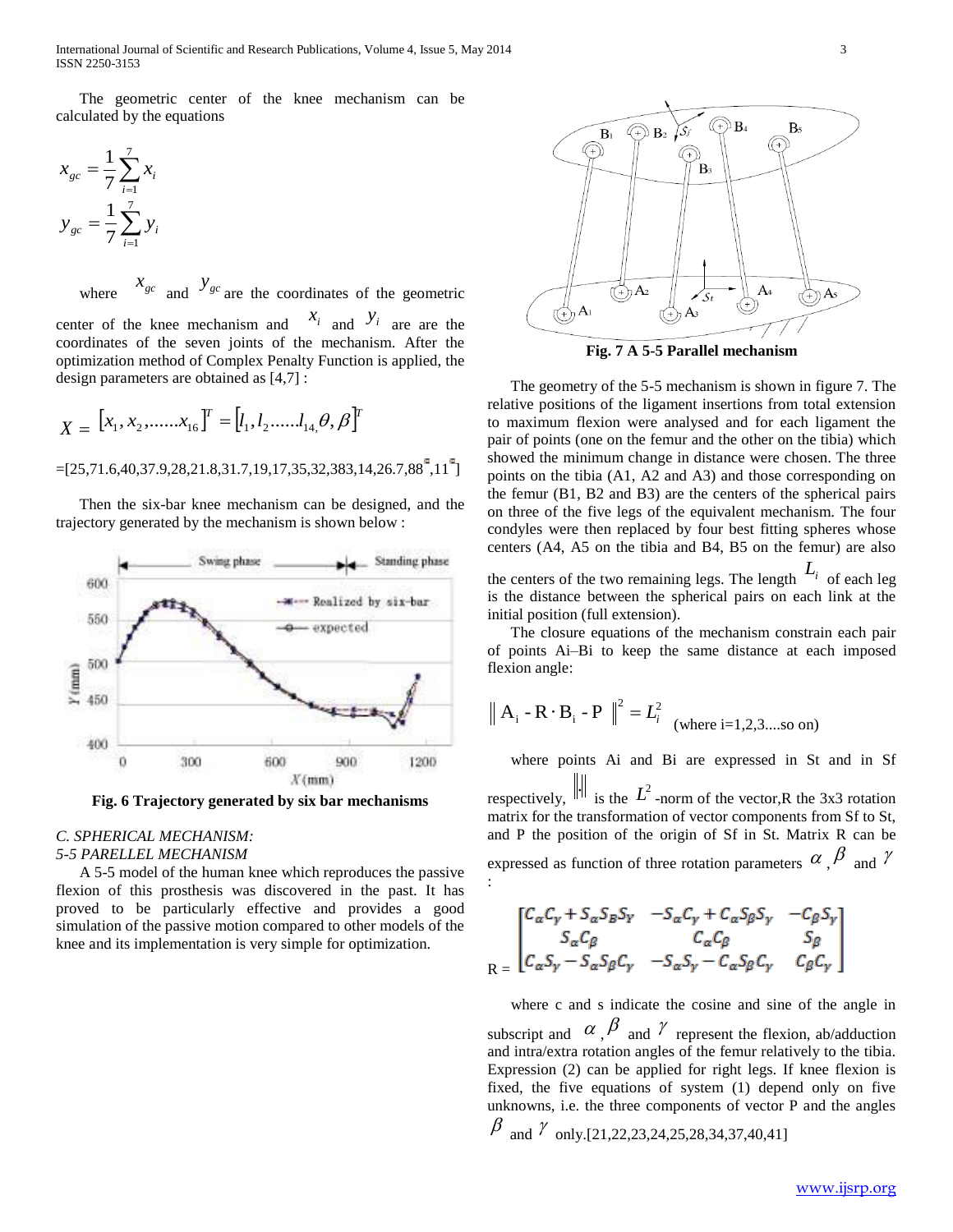# *1-DEGREE OF FREEDOM (DOF) SPHERICAL MECHANISM:*

A 1-Dof spherical mechanism is shown figure 8:



**Fig. 8 1-Degree of freedom (Dof) spherical mechanism**

The closure equations for design in this case is given below :

$$
\| \mathbf{A}_i - \mathbf{R} \cdot \mathbf{B}_i - \mathbf{P} \|^2 = \mathbf{L}_i^2
$$
 (where i=1,2)

and  $A_3 - R \cdot B_3 - P = 0$ 

where R and P have the same values as above.[5,16,17,18,26,27]

# IV. STABILITY OF DIFFERENT MECHANISMS

## *A. Four bar mechanism :*

 The stability diagram of the various types of four bar mechanisms are given in figure 9,figure 10 and figure 11. .The four bar mechanism with raised instantaneous centre has been designed to give extreme stability at heel contact by having the instantaneous centre for full extension of the knee located considerably posterior to the load line at heel contact. The physical arrangement of a hyper-stabilized knee is often similar to the four bar mechanism with elevated instantaneous centre but it has very positive alignment stability built in to it. The voluntary control four bar knee is designed not only to give amputee ability to control knee stability at both heel contact and push-off, but to have complete control of knee stability over a limited range of knee flexion.[3,6,12,13]



**Fig. 10 Stability diagram of a 4 bar mechanism with raised instantaneous centre**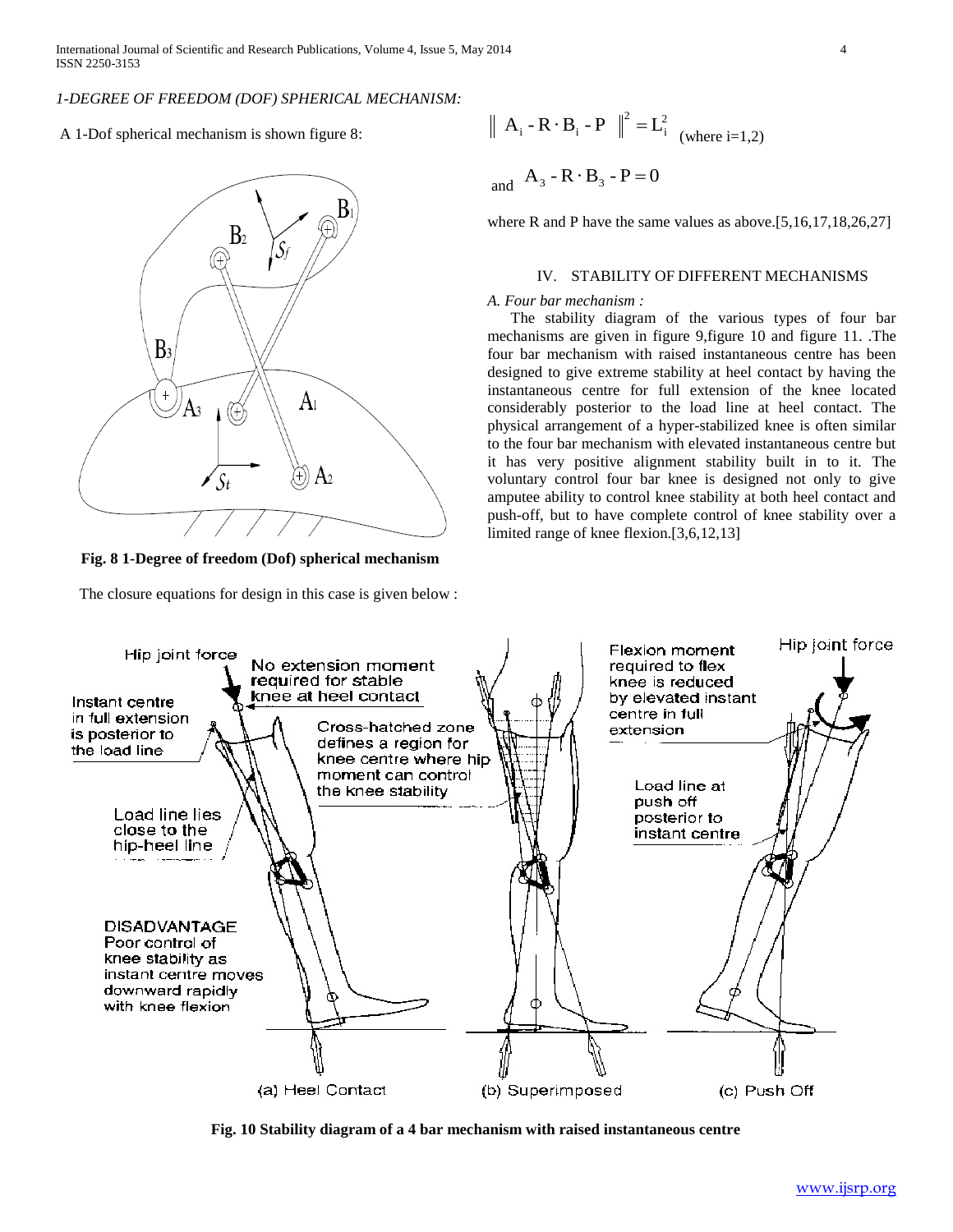

**Fig. 11 stability diagram of a hyper-stabilized 4 bar mechanism**



**Fig. 12 stability diagram of voluntary control 4 bar mechanism**

## *B. SIX BAR MECHANISM:*

 If two links connected by a revolute joint in a six bar kinematic chain, they have the same angular velocity at the same instant and position, which means that the links have no relative motion between them , the joint is referred to as Instant Inactive Joint. For example, if the 4-bar kinematic chain, shown in figure 13 (a), is in such a position that links 3 and 4 are collinear and

links 1 and 2 have the same angular velocity, then the revolute joint *A* is an Instant inactive joint in this position. For a self locking mechanism, the Instant inactive joint (IIJ) must exist. In figure 13(b), if link 1 (or 2) is fixed, link 2 (or 1) cannot drive the mechanism no matter how large the driving moment is. Obviously, the more IIJ exists, the more stable the mechanism is. In the four-bar kinematic chain, only one IIJ can exist. However,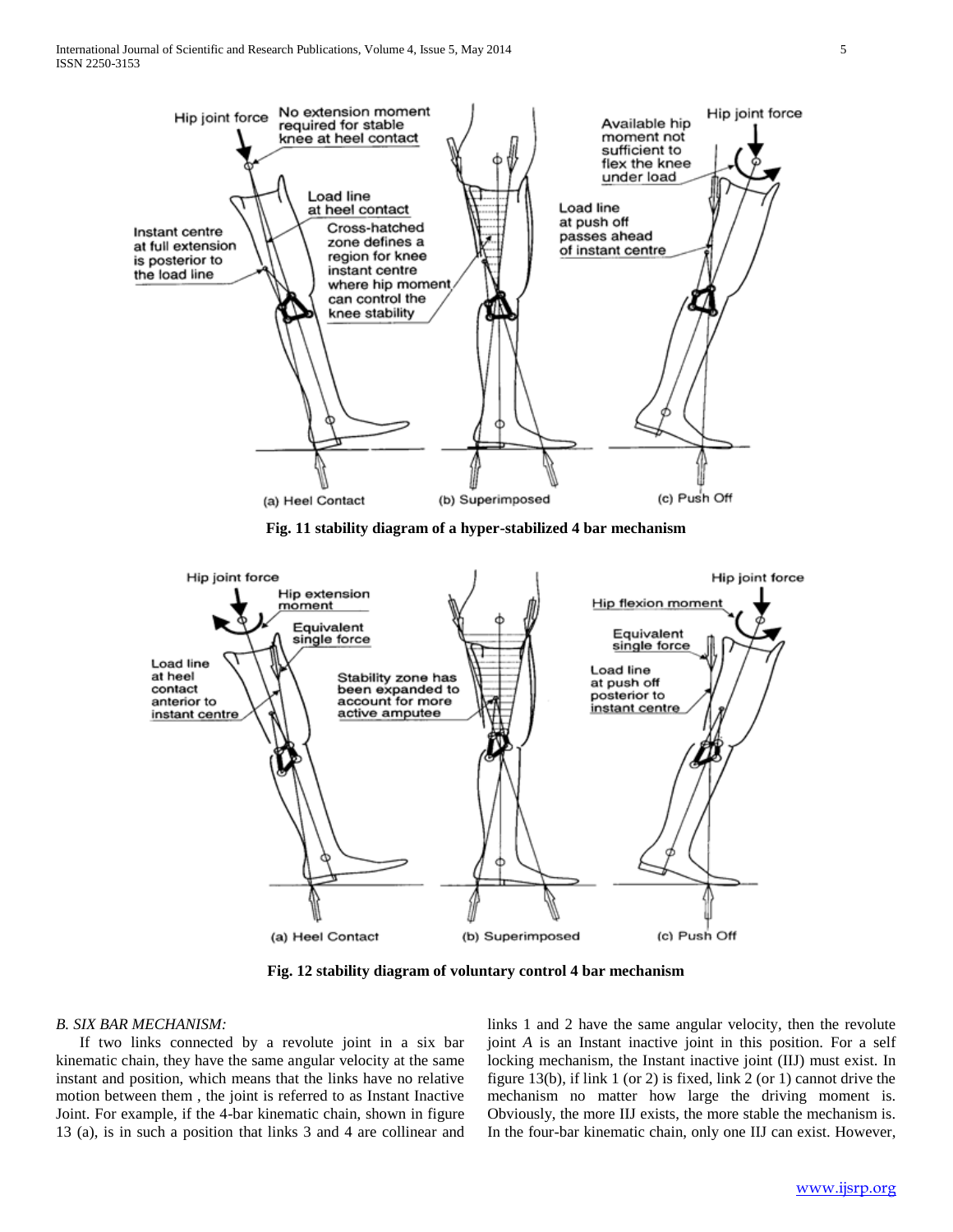depending on the design, the six-bar kinematic chain can have as many as four Instant inactive joints exists.[4,14,15,30,32]



**Fig. 13 Instant inactive joints in six bar mechanisms**

## *C. SPHERICAL MECHANISM:*

 The numerical stability of spherical mechanism is quantitatively analysed starting from geometrical optimization. Optimized parameters are collected in a relevant vector s, having 35 or 16 components, depending on the model. For each vector s, 3000 error vectors  $\partial s$  $\partial s$  are randomly generated whose components are chosen all inside the interval  $[-1; + 1]$ . Thus, for each optimized mechanism, 3000 modified geometries are defined by  $S_m = S + \partial S$  $s_m = s + \partial s$ . The joint motion of each modified mechanism is compared with that of the relevant original optimal computing the mean squared and weighted error  $err_m$ . This error  $\frac{1}{11}$   $\frac{1}{11}$   $\frac{1}{11}$ is an index of the sensitivity of each identified model to geometric parameter variation. Moreover, the number of singularity problems met during this procedure is counted,in order to quantify the tendency of a model to generate singularities. [5,9,10,18,20,29,31,32,38]

## V. COMPARISON BETWEEN 4 BAR, SIX BAR AND SPHERICAL MECHANISMS

| <b>Mechanism</b> | <b>Advantages</b>                                                                                              | <b>Disadvantages</b>            |
|------------------|----------------------------------------------------------------------------------------------------------------|---------------------------------|
| 4-bar            | Stable centre of<br>rotation.<br>Anterior weight<br>bearing axis.<br>Ease of slope<br>stair<br>and<br>descent. | Higher cost.                    |
| 6-bar            | High Stability.<br>Kinematic                                                                                   | More weight.<br>Asymmetric gait |
|                  | Stability<br><sub>on</sub><br>terrains<br>and<br>speed ranges.                                                 | pattern.                        |

| Lower<br>mechanical<br>complexity.<br>Light weight. | Replication<br>οf<br>natural<br>motion<br>less<br><b>1S</b><br>satisfactory. |
|-----------------------------------------------------|------------------------------------------------------------------------------|
|                                                     |                                                                              |
|                                                     |                                                                              |

### VI. CONCLUSION

 The kinematic performance of the several different mechanisms such as four-bar linkage and six-bar linkage are shown in above figures. In this paper are compared with pure motion without reference to the masses or forces involved in it. The comparison of the trajectory of the joint in swing phase of the six-bar linkage knee with that of a four-bar knee mechanism shows that six-bar linkage knee has better performance than fourbar knee mechanism. Also the comparison between various six bar mechanism shows that the performance of six bar mechanism is better than other mechanisms.

#### **REFERENCES**

- [1] Lim P. Advances in prosthetics: a clinical perspective. Physical Medicine Rehabilitation: 1997;11:13-33
- [2] Global Lower Extremity Amputation Study Group. Epidemiology of lower extremity amputation in centres in Europe, North America and East Asia. The Global Lower Extremity Amputation Study Group. Br J Surg 2000;87:328-37.
- [3] Radcliffe CW. Four-bar linkage prosthetic knee mechanisms:kinematics, alignment and prescription criteria. Prosthet Orthet Int 1994;18:159–73.
- [4] Kinematic and dynamic performance of prosthetic knee joint using six-bar mechanism Dewen Jin, Ruihong Zhang, HO Dimo, Rencheng Wang, PhD, Jichuan Zhang,2003
- [5] A one-degree-of-freedom spherical mechanism for human knee joint modelling N Sancisi, D Zannoli, V Parenti-Castelli, C Belvedere, A Leardini 2010
- [6] Zarrugh MY, Radcliffe CW. Simulation of swing phase dynamics in aboveknee prostheses. J Biomech 1996;9(5):283–92.
- [7] Van de Veen PG. Principles of multiple-bar linkage mechanisms for prosthetics knee joints. Abstract of the 8th World Congress, ISPO; 1994 Apr 2–7; Melbourne, Australia.p. 55.
- [8] Hobson DA, Torfason LE. Computer optimization of polycentric prosthetic knee mechanisms. Bull Prosthet Res 1975;(10–23):187–201.
- [9] A 1-Dof parallel spherical wrist for the modelling of the knee passive motion N. Sancisi V. Parenti-Castelli 2007 12th IFToMM World Congress.
- [10] Rahman E.A. and Hefzy M.S. A two-dimensional dynamic anatomical model of the human knee joint. ASME Journal of Biomechanical Engineering, 115:357–365, 1993.
- [11] Hobson DA, Torfason LE. Optimization of four-bar knee mechanism—a computerized approach. J Biomech 1974; 7(4):371–76.
- [12] Patil KM, Chakraborty JK. Analysis of a new polycentric above -knee prosthesis with a pneumatic swing phase control.J Biomech 1991;24(3,4):223–33.
- [13] Nakagawa A. Intelligent knee mechanism and the possibility to apply the principle to other joint. Proceedings of the Annual International Conference of the IEEE Engineering in Medicine and Biology; 1998 Oct. 29–Nov 1; Hong Kong, China. p. 2282–87.
- [14] Dewen Jin, Ruihong Zhang, Jichuan Zhang, Rencheng Wang, William A. Gruver. An intelligent above knee prosthesis with EMG based terrain identification. Proceedings of 2000 IEEE International Conference on System, Man and Cybernetics; 2000; Nashville, Tennessee. p. 1859 -64.
- [15] Ruihong Zhang, Dewen Jin, Jichuan Zhang, Analysis of the temporal inactive joints in multi-linkage mechanisms. J Tsinghua Univ Sci Technol 2000;40(4):39–42.